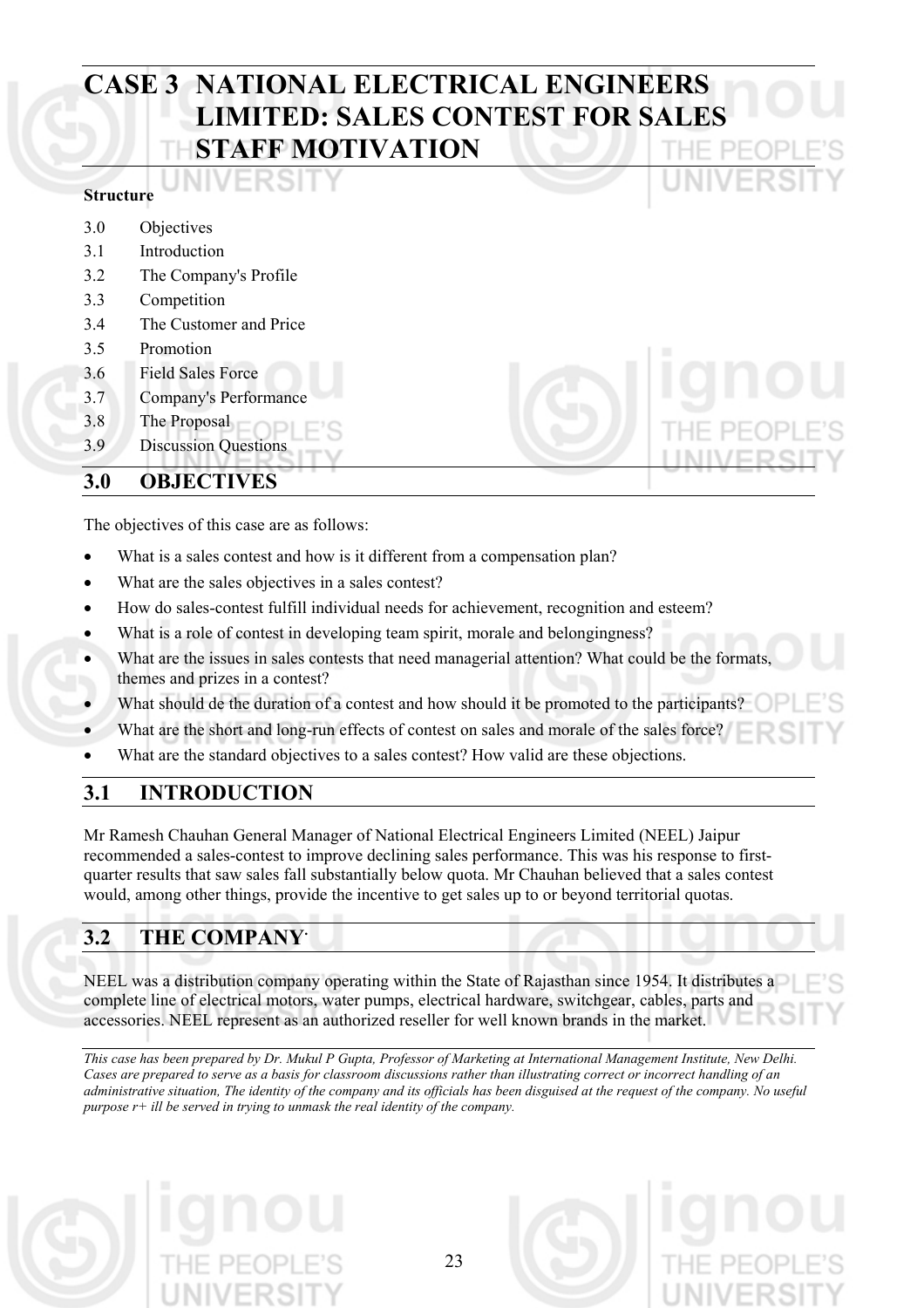The company operated with ten branch outlets located at Jaipur, Ajmer, Jodhpur, Bikaner, Udaipur, Aiwar, Sriganganagar, Bharatpur, Kota and Pali. The corporate head office of the company is located at Jaipur.

NEEL had adopted a geographical organizational setup where in each branch had a geographical area market for its operations. The sales department of NEEL is shown in Exhibit - 1.

Neel has long been recognized as a progressive distribution channel partner by all reputed manufacturers of electrical goods. It is treated as the quickest and most efficient way to enter the markets in Rajasthan.

NEEL has built a reputation of being a professional distributor. Every year it is approached by many new entrants to the electrical goods' markets to represent their products in Rajasthan.



## **3.3 COMPETITION**

There are no other distributors comparable to NEEL in Rajasthan excepting the leading manufacturers, like Kirloskars, Batliboi, Jyoti, etc. who have their own distribution setups. Even these setups do not have the penetration as that of NEEL and are forced to use NEEL as one of their distributors to reach deep into the markets.

# **3.4 THE CUSTOMER AND PRICING**

From an ordinary household to large industries - that is the profile of customers for NEEL. Due to a variety in product-lines, fanners, small electrical mechanics, service and maintenance contractors, all are customers of NEEL.

NEEL is trusted for genuine goods in a market that is saddled with fakes and counterfeits.

NEEL abides by the price-lists and pricing policies of the principals it represents. There are no allegations of any overpricing by NEEL in the market.

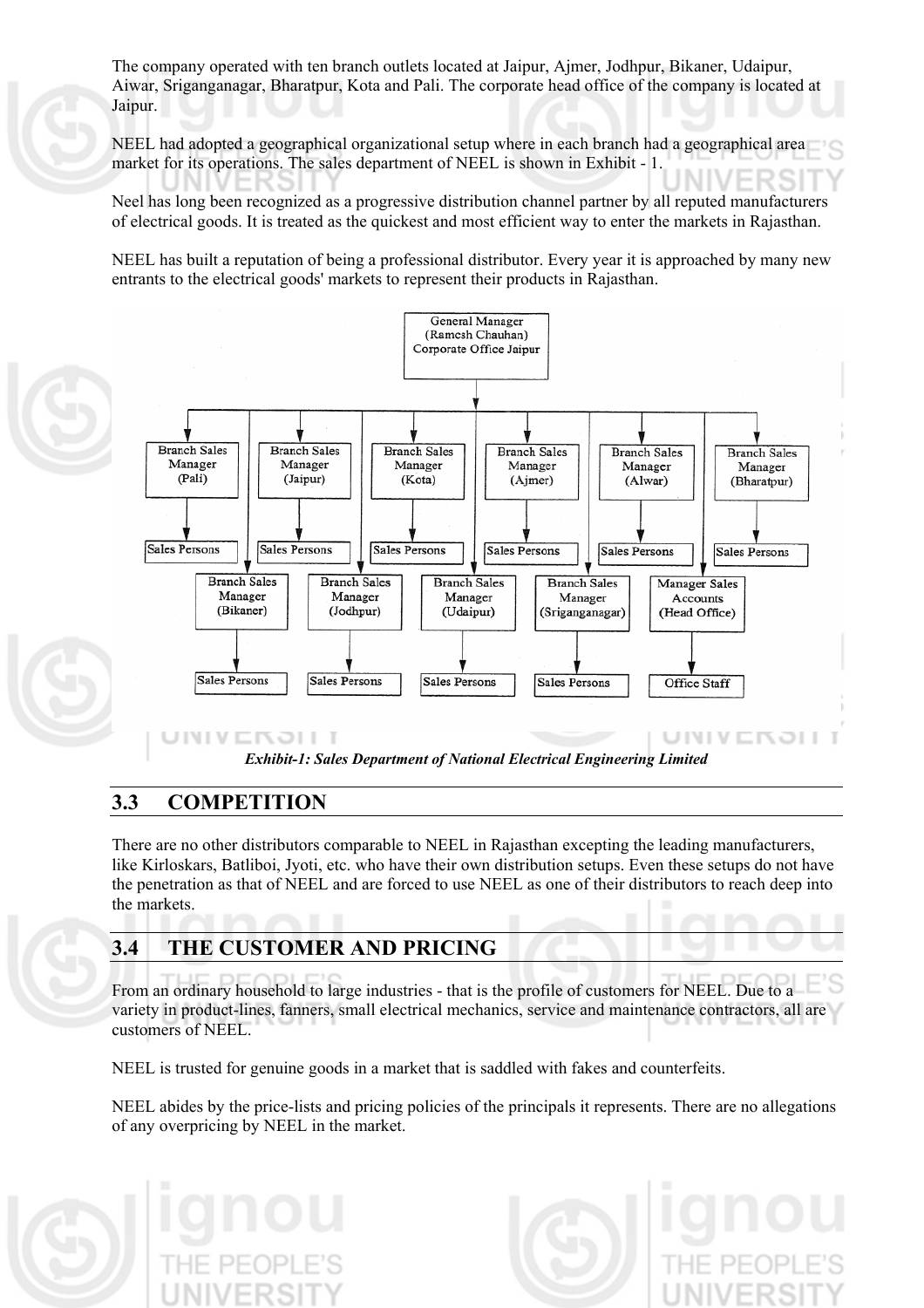The customers however find the goods purchased from NEEL as more expensive than what are available in the market. This happens because NEEL space resort to price-cutting or selling superiors or substandard products, a trend widely prevalent in the market.

Customers seem to know this. They seem to reconcile to the idea of firm and "higher than market" prices of NEEL for its reliability and service.

## **3.5 PROMOTION**

NEEL space advertise in the mass media. Its name was mentioned as a point of supply in the advertisements inserted by the principals that NEEL was representing. NEEL was mentioned in wallwritings, hoardings and press-advertisements. This was the usual media-mix adopted by the principals.

#### **3.6 FIELD SALES FORCE**

Neel employed sixty field-sales personnel at the end of year 1996 - 97. These included ten branch managers, each heading a branch of NEEL.

Depending on the sales potential and territory assigned to a branch. Sales personnel were allocated to a branch. The number of such personnel varied from two for a small branch like Bikaner or Bharatpur to ten persons for a large branch like Jaipur.

The sales force's compensation plan consisted of a base salary and bonus. The bonus was based upon the territorial quota, which was set by the general manager, in consultation with the branch sales manager.

Exhibit - 2 gives the sales budgets followed by NEEL. NEEL receives a gross operating margin of about 18% on its turnover. It expects to make about 10% of its turnover as net profits.

|                               | 1995-96       |        |               | 1996-97 |               |
|-------------------------------|---------------|--------|---------------|---------|---------------|
|                               | <b>Budget</b> | Actual | <b>Budget</b> | Actual  | <b>Budget</b> |
| Sales                         | 550.00        | 542.00 | 650.00        | 648.00  | 735.00        |
| <b>Sales Compensation</b>     | 16.50         | 17.40  | 19.50         | 19.10   | 22.00         |
| <b>Sales Bonuses</b>          | 5.50          | 4.90   | 6.50          | 6.15'   | 7.00          |
| <b>Fringe Benefits</b>        | 2.75          | 2.63   | 3.25          | 3.15    | 3.50          |
| <b>Travel Expenses</b>        | 8.25          | 8.42   | 9.75          | 10.10   | 10.50         |
| Sales Administration          | 11.00         | 11.15  | 13.00         | 14.00   | 14.00         |
| <b>Total Selling Expenses</b> | 44.00         | 44.50  | 52.00         | 52.50   | 57.00         |
| Net Profits                   | 55.00         | 3.06   | 65.00         | 64.14   | 75.50         |

#### **Exhibit - 2 Sales Expenses Budgets**

# **3.7 COMPANY'S PERFORMANCE**

A look at Exhibit - 2 indicates that NEEL has been able to achieve its sales targets and kept the sales expenses within budgets to a fairly large extent. This has happened in spite of an increase in the sales targets by about 15 percent.

The first quarter (April - June) sales have usually been on the lower side when compared to the annual sales. The company has budgeted an increase an sales of 13%o during 1997-98, its previous, year. Exhibit - 3 shows the branch performance during the first quarter of 1996-97 as well as 1997-98. The overall growth in

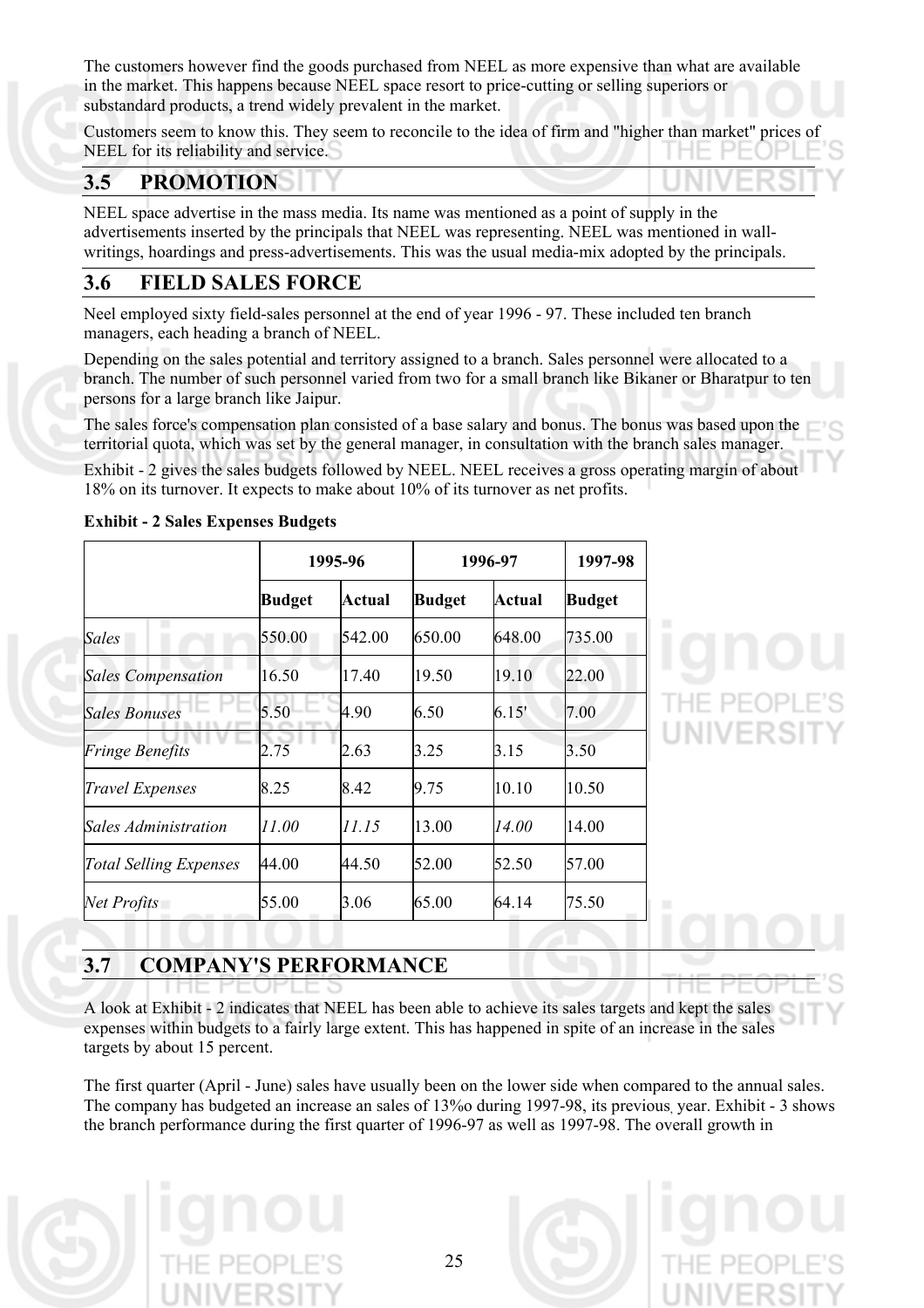April - June 1997 over the same period in the previous year has been only 9% and this shortfall is the cause of worry for Mr Ramesh Chauhan.

| <b>Branch</b>         | <b>Branch Sales (Rs. Lacs)</b> |                                   |                             |  |  |
|-----------------------|--------------------------------|-----------------------------------|-----------------------------|--|--|
| (Year Established)    | <b>April a June</b><br>1996    | April 1996 -<br><b>March 1997</b> | <b>April - June</b><br>1997 |  |  |
| Jaipur (1954)         | 32.65                          | 182.00                            | 35.35                       |  |  |
| Ajmer (1960)          | 113.35                         | 61.40                             | 13.00                       |  |  |
| Jodhpur (1958)        | 20.15                          | 96.50                             | 20.48                       |  |  |
| <b>Bikaner</b> (1968) | 2.40                           | 11.20                             | 1.84                        |  |  |
| Udaipur (1961)        | 6.00                           | 31.40                             | 8.16                        |  |  |
| Sriganganager (1969)  | 6.13                           | 28.65                             | 6.58                        |  |  |
| Alwar (1972)          | 15.52                          | 83.20                             | 16.48                       |  |  |
| Bhatatpur (1978)      | 1.85                           | 10.75                             | 2.24                        |  |  |
| Kota (1963)           | 17.55                          | 113.50                            | 21.82                       |  |  |
| Pali (1993)           | 5.90                           | 29.49                             | 6.05                        |  |  |
| Total                 | 121.50                         | 648.00                            | 132.00                      |  |  |

#### **Exhibit - 3 Branch Performance at NEEL**

## **3.8 THE PROPOSAL**

Mr Chauhan proposed a sales contest which would, in his opinion, motivate sales personnel to achieve their quotas

The details of the contest were as under:

- (A) The duration of the contest would be a quarter, that is, 13 weeks, beginning October 1997.
- (B) There would be monthly sales volume quota for each salesperson determined by the general manager and respective branch manager.
- (C) Each of the ten branches would also have a branch sales volume quota for the quarter.
- (D) A cash bonus of Rs. 1000 each month would go to the salesperson exceeding his quota by the greatest percentage. Mr. Chauhan wanted to use total sales volume instead of percentage but settled for the percentage eventually.
- (E) Each sales person who achieves the quarter-quota would get a bonus of Rs. 2000.
- (F) A cash bonus of Rs. 3000 would be paid to the sales person exceeding his/her quarterly sales quota by the greatest percentage. Bonus of Rs. 2000, Rs. 1000 and Rs. 500 would go to sales persons in second, third and fourth places respectively.
- (G) In the competition amongst branches, the brand exceeding its quota by greatest percentage would receive Rs. 6000 as prize that would be shared equally among the salespersons associated with that branch. Second, third and fourth places in the inter-branch competition would receive Rs. 4000, Rs. 2000 and Rs. 1000 respectively.
- (H) All salespersons, who achieve their quotas and those who are to receive bonuses at the end of the quarter, would be invited for a grand award function at Hotel Rajputana Sheraton, Jaipur, a leading 5 star hotel. The awards would be handed out by Mr Naresh, the Executive Director of NEEL.

When Mr Chauhan formally proposed his plan for a sales contest, many objections were raised. All these objections are related to usual objections in sales contests like, disappointment and frustrat